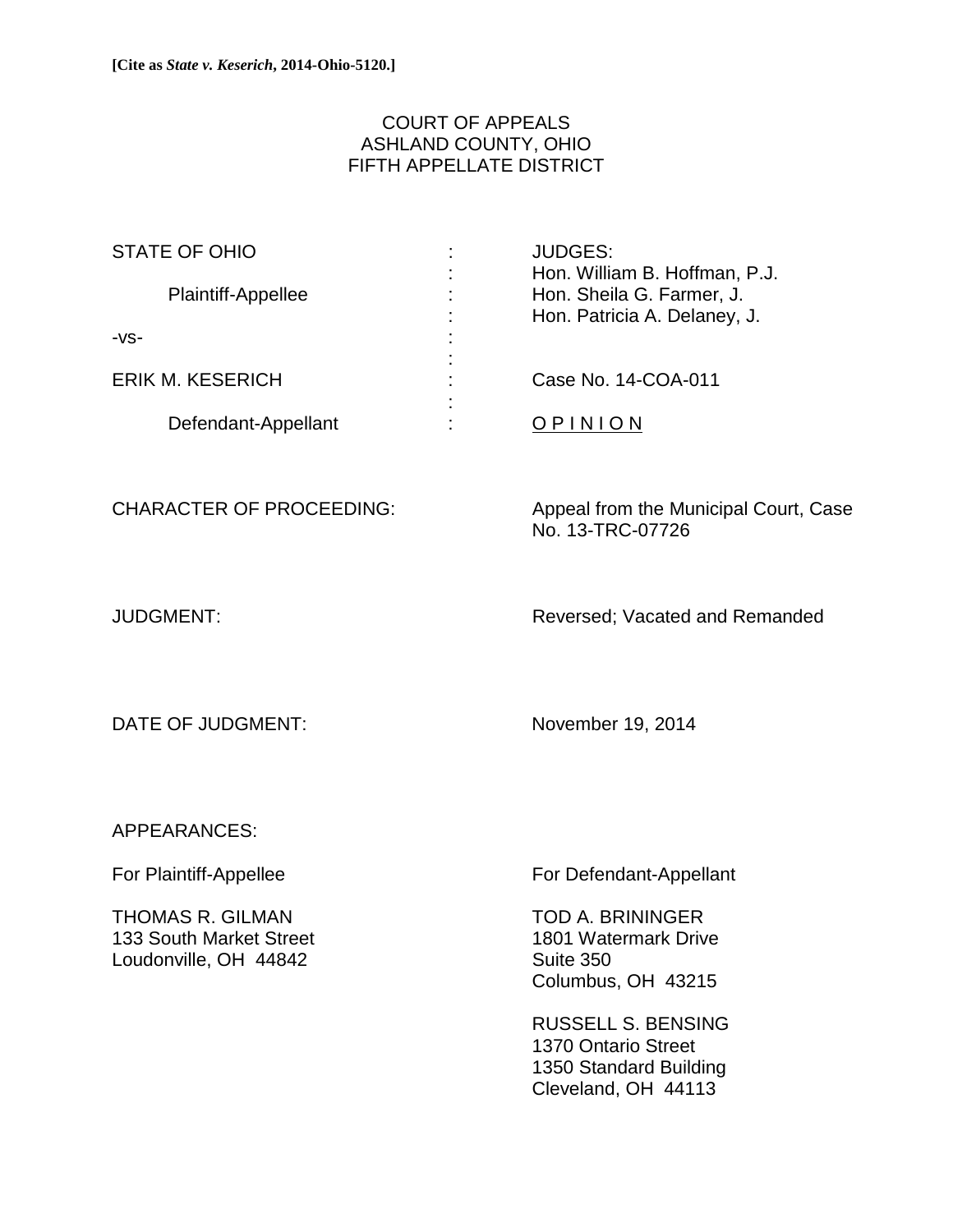## *Hoffman, P.J.*

**{¶1}** On September 29, 2013, Loudonville Police Officer Joseph Peters stopped Appellant, Erik Keserich, for a faulty license plate light. Following an investigation and field sobriety tests, Appellant was charged with operating a motor vehicle while under the influence, in violation of R.C. 4511.19(A)(1)(A), a third such offense in six years, in violation of R.C. 4511.19(A)(1)(H); no license plate light, in violation of R.C. 4513.15; and cracked windshield, in violation of R.C. 4513.02.

**{¶2}** On November 12, 2013, Appellant filed a motion to suppress, claiming an illegal stop, no reasonable suspicion to justify the administration of field sobriety tests, and no probable cause to arrest. Appellant further challenged the officer's substantial compliance with the field sobriety tests. A hearing was held on January 14, 2014. By judgment entry filed February 25, 2014, the trial court granted in part and denied in part the motion, finding the stop was justified and probable cause existed to arrest Appellant, but found the administration of the horizontal nystagmus test was noncompliant and Appellant was not properly advised of his *Miranda* rights. As a result, the trial court suppressed the results of the test and any statements made after arrest.

**{¶3}** On March 18, 2014, the state dismissed the R.C. 4511.19(A)(1)(A) OVI charge and Appellant pled no contest to the remaining charges. By judgment order filed April 28, 2014, the trial court sentenced Appellant to one hundred eighty days in jail, sixty days suspended.

**{¶4}** Appellant filed an appeal and this matter is now before this Court for consideration. Appellant assigns as error: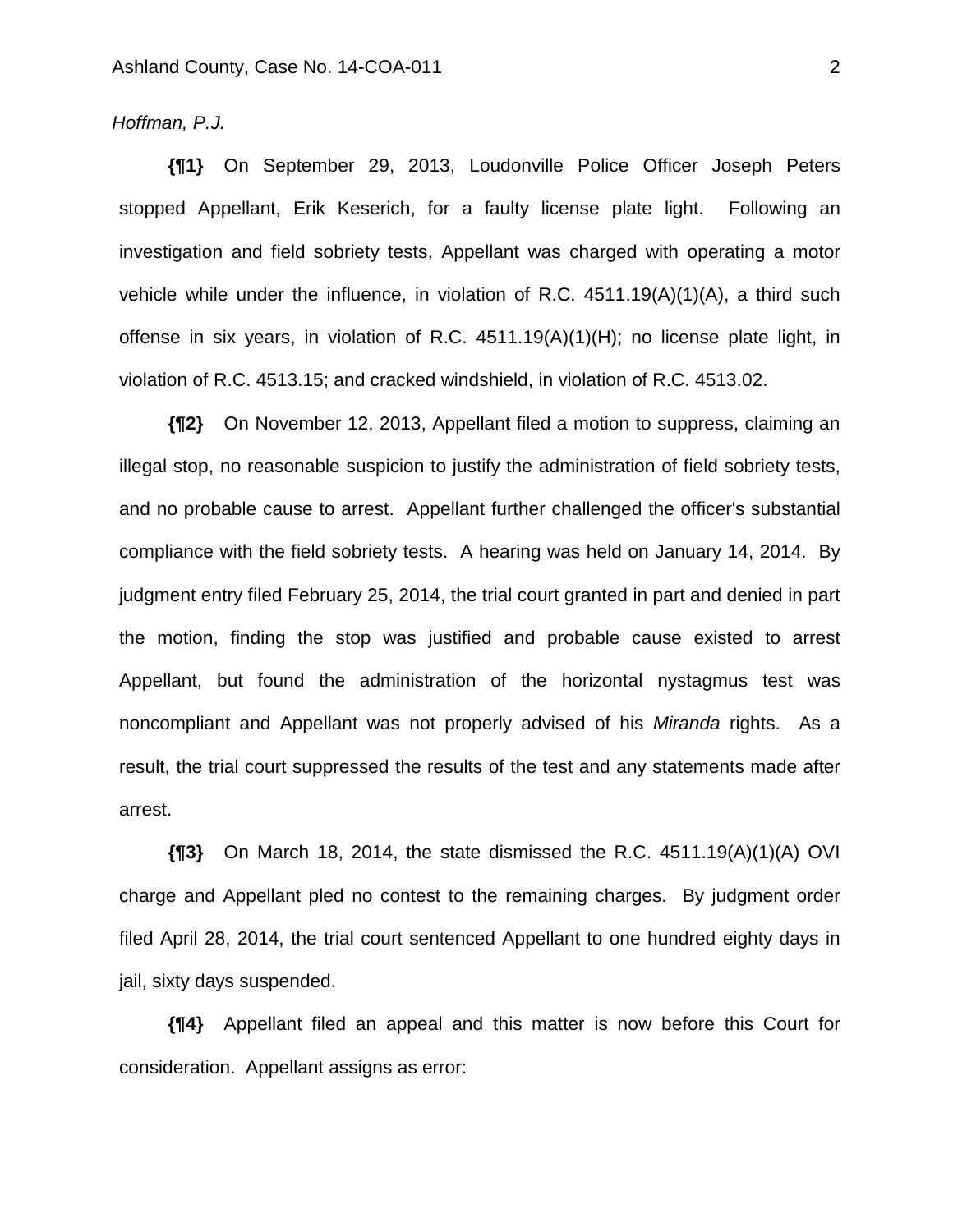I

**{¶5}** "THE TRIAL COURT ERRED AND ABUSED ITS DISCRETION IN OVERRULING DEFENDANT'S MOTION TO SUPPRESS, IN DEROGATION OF DEFENDANT'S RIGHTS UNDER THE 4TH AND 14TH AMENDMENT TO THE UNITED STATES CONSTITUTION."

I

**{¶6}** Appellant claims the trial court erred in denying his motion to suppress because Officer Peters lacked reasonable suspicion based upon articulable facts to justify the administration of the field sobriety tests. We agree.

**{¶7}** There are three methods of challenging on appeal a trial court's ruling on a motion to suppress. First, an appellant may challenge the trial court's findings of fact. In reviewing a challenge of this nature, an appellate court must determine whether said findings of fact are against the manifest weight of the evidence. *State v. Fanning,* 1 Ohio St.3d 19 (1982); *State v. Klein,* 73 Ohio App.3d 486 (4th Dist.1991); *State v. Guysinger,* 86 Ohio App.3d 592 (4th Dist.1993). Second, an appellant may argue the trial court failed to apply the appropriate test or correct law to the findings of fact. In that case, an appellate court can reverse the trial court for committing an error of law. *State v. Williams,* 86 Ohio App.3d 37 (4th Dist.1993). Finally, assuming the trial court's findings of fact are not against the manifest weight of the evidence and it has properly identified the law to be applied, an appellant may argue the trial court has incorrectly decided the ultimate or final issue raised in the motion to suppress. When reviewing this type of claim, an appellate court must independently determine, without deference to the trial court's conclusion, whether the facts meet the appropriate legal standard in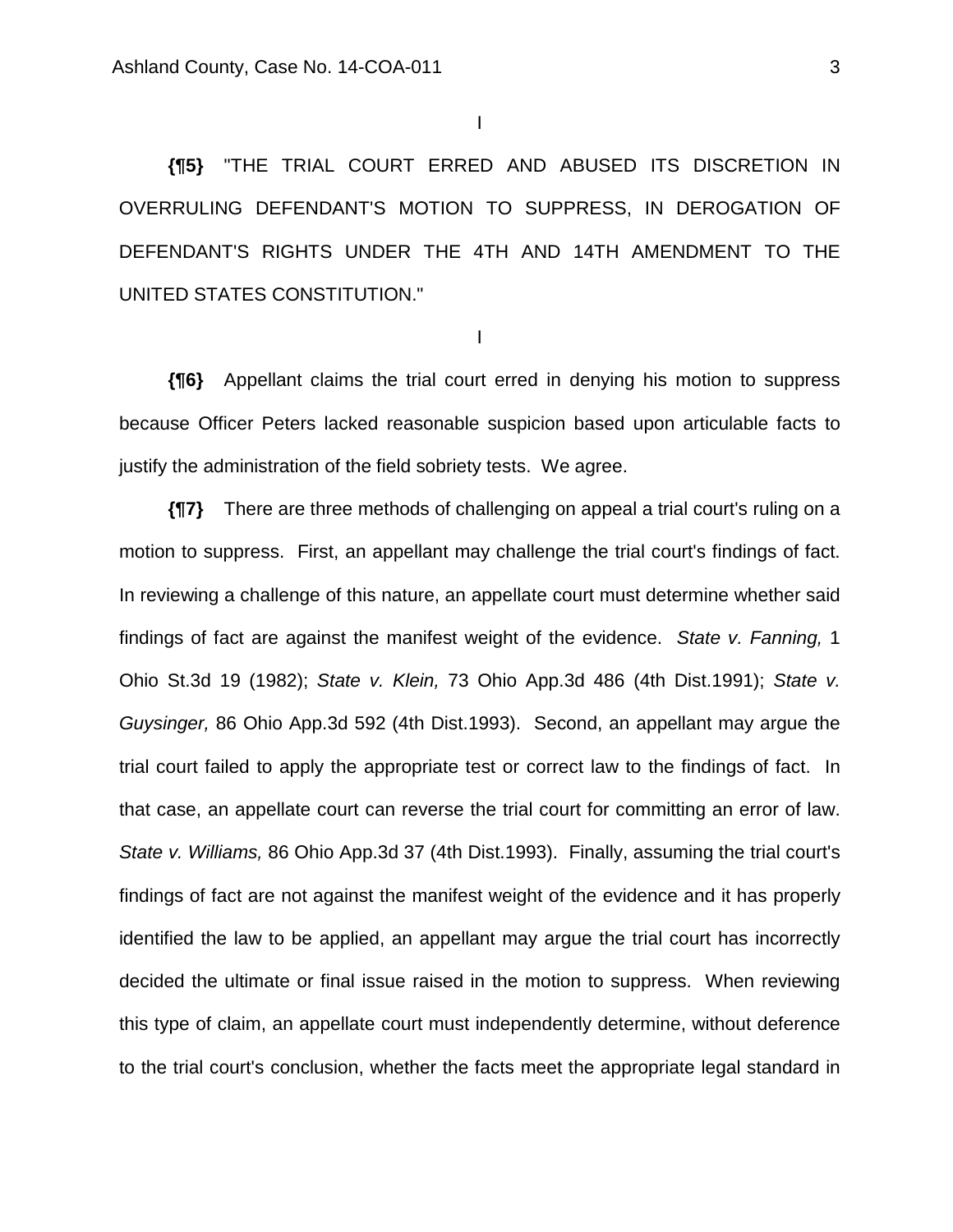any given case. *State v. Curry,* 95 Ohio App.3d 93 (8th Dist.1994); *State v. Claytor,* 85 Ohio App.3d 623 (4th Dist.1993); *Guysinger*. As the United States Supreme Court held in *Ornelas v. U.S.,* 517 U.S. 690, 116 S.Ct. 1657, 1663 (1996), "…as a general matter determinations of reasonable suspicion and probable cause should be reviewed *de novo* on appeal."

**{¶8}** "Requiring a driver to submit to a field sobriety test constitutes a seizure within the meaning of the Fourth Amendment. Courts have generally held that the intrusion on the driver's liberty resulting from a field sobriety test is minor, and the officer therefore need only have reasonable suspicion that the driver is under the influence of alcohol in order to conduct a field sobriety test." *State v. Bright,* 5th Dist. Guernsey No. 2009-CA-28, 2010-Ohio-1111, ¶ 17, citing *State v. Knox,* 2nd Dist. Greene No. 2005-CA-74, 2006-Ohio-3039.

**{¶9}** This appeal involves a very focused and direct set of facts. Officer Peters testified he stopped Appellant's vehicle at approximately 2:00 a.m. for "[n]ot having a license plate light illuminating a license plate." T. at 5, 6-7. Upon making contact with Appellant, Officer Peters noticed Appellant's eyes were "bloodshot and watery." T. at 7. Appellant admitted to Officer Peters he had consumed two drinks of alcohol. T. at 7-8. Based on these facts, Officer Peters decided to conduct field sobriety tests. T. at 8. Officer Peters did not detect an odor of alcohol as Appellant's four to five passengers were all smoking and all he could smell was smoke, but once Appellant stepped out of the vehicle prior to performing the field sobriety tests, Officer Peters detected an odor of alcohol on Appellant's person. T. at 8-9.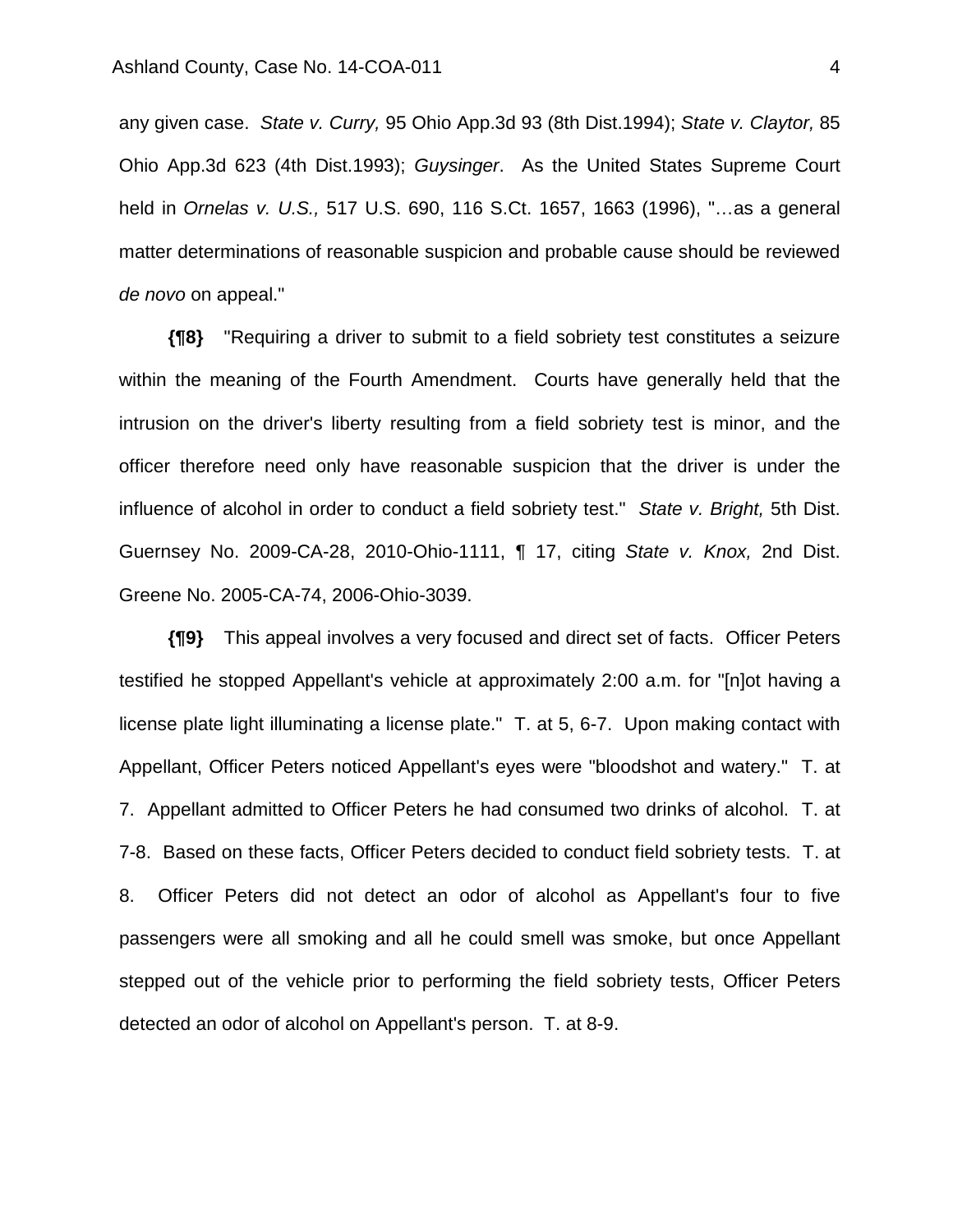**{¶10}** Appellant argues because there was no evidence of impaired driving and Officer Peters only testified to bloodshot watery eyes and his admission of alcohol consumption, there were insufficient articulable facts to justify the administration of the field sobriety tests. Appellant argues he was able to retrieve his driver's license and information, was in a smoked filled vehicle with four to five other people, and was able to navigate and respond to Officer Peters's requests. T. at 31, 32-33, 37-38.

**{¶11}** In determining whether an officer has reasonable suspicion to justify the administration of field sobriety tests, we must look at the totality of the circumstances and a number of factors. *State v. Evans*, 127 Ohio App.3d 56 (11th Dist.1998). The *Evans* court explained at fn. 2:

Without citing the numerous cases which have been canvassed, it may be said these factors include, but are not limited to (1) the time and day of the stop (Friday or Saturday night as opposed to, *e.g.,* Tuesday morning); (2) the location of the stop (whether near establishments selling alcohol); (3) any indicia of erratic driving before the stop that may indicate a lack of coordination (speeding, weaving, unusual braking, etc.); (4) whether there is a cognizable report that the driver may be intoxicated; (5) the condition of the suspect's eyes (bloodshot, glassy, glazed, etc.); (6) impairments of the suspect's ability to speak (slurred speech, overly deliberate speech, etc.); (7) the odor of alcohol coming from the interior of the car, or, more significantly, on the suspect's person or breath; (8) the intensity of that odor, as described by the officer ("very strong," "strong," "moderate," "slight," etc.); (9) the suspect's demeanor (belligerent,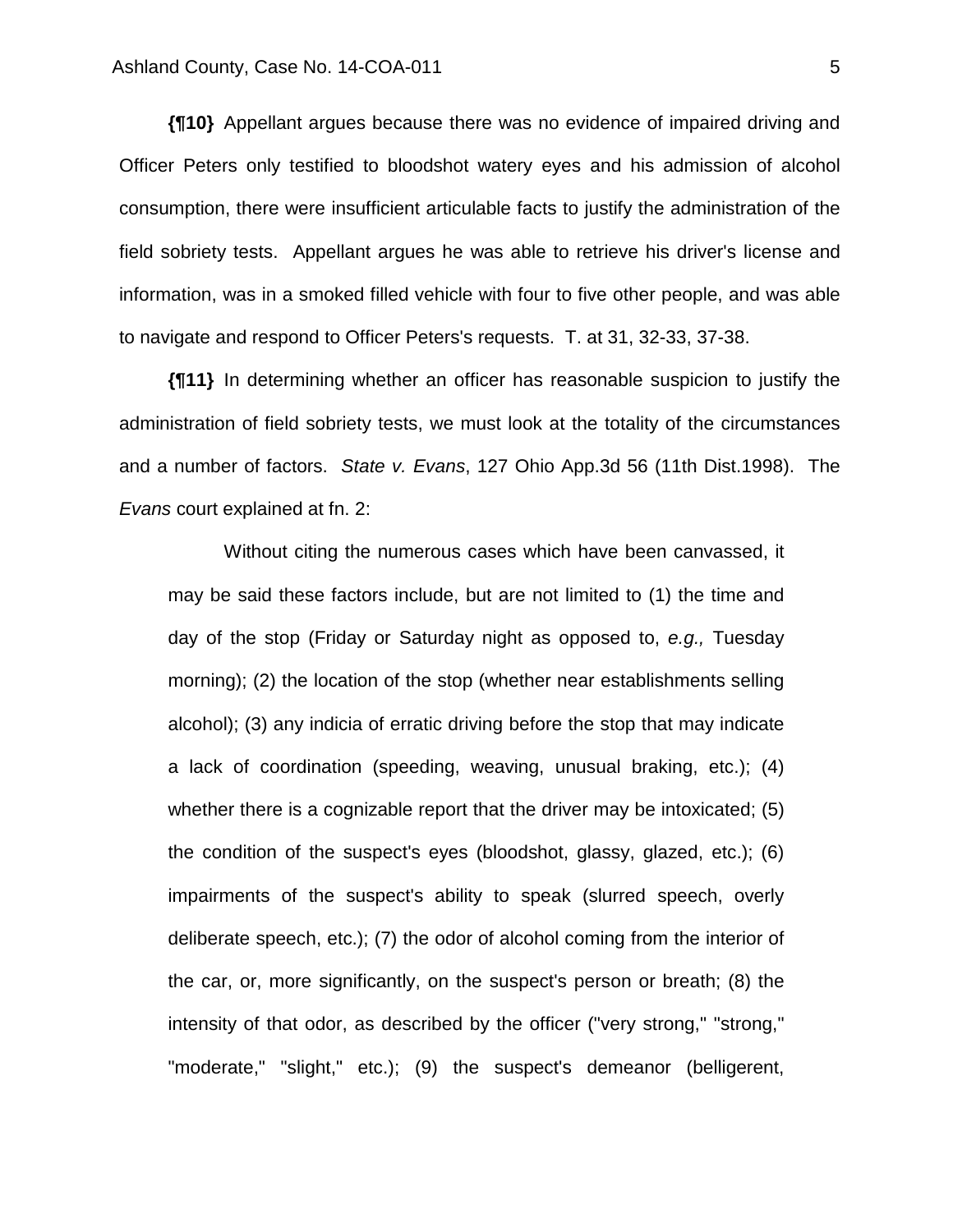uncooperative, etc.); (10) any actions by the suspect after the stop that might indicate a lack of coordination (dropping keys, falling over, fumbling for a wallet, etc.); and (11) the suspect's admission of alcohol consumption, the number of drinks had, and the amount of time in which they were consumed, if given. All of these factors, together with the officer's previous experience in dealing with drunken drivers, may be taken into account by a reviewing court in determining whether the officer acted reasonably. No single factor is determinative.

**{¶12}** It appears four of the enumerated factors were present in this case. It was 2:00 a.m. on Sunday morning following a Saturday night; Appellant's eyes were bloodshot and watery; he had an odor of alcohol on his person; and he admitted to alcohol consumption.

**{¶13}** The law in Ohio remains it is not illegal to consume alcohol and then operate a motor vehicle. Only if the driver's ability to operate the vehicle is appreciably impaired or the driver tests above a per se level for alcohol in his or her system does a person violate the law.

**{¶14}** While it is evident Appellant exhibited certain indicia of alcohol impairment, the law is clear that the totality of circumstances must be considered.

**{¶15}** Of utmost significance to our decision is the fact the arresting officer did not observe any moving violation, let alone a de minimus one, regarding Appellant's operation of his vehicle. The stop was based solely upon an equipment violation.

**{¶16}** We find the fact the stop occurred at 2:00am on a Sunday morning is of import, but not of much significance. We conclude the admission of consumption of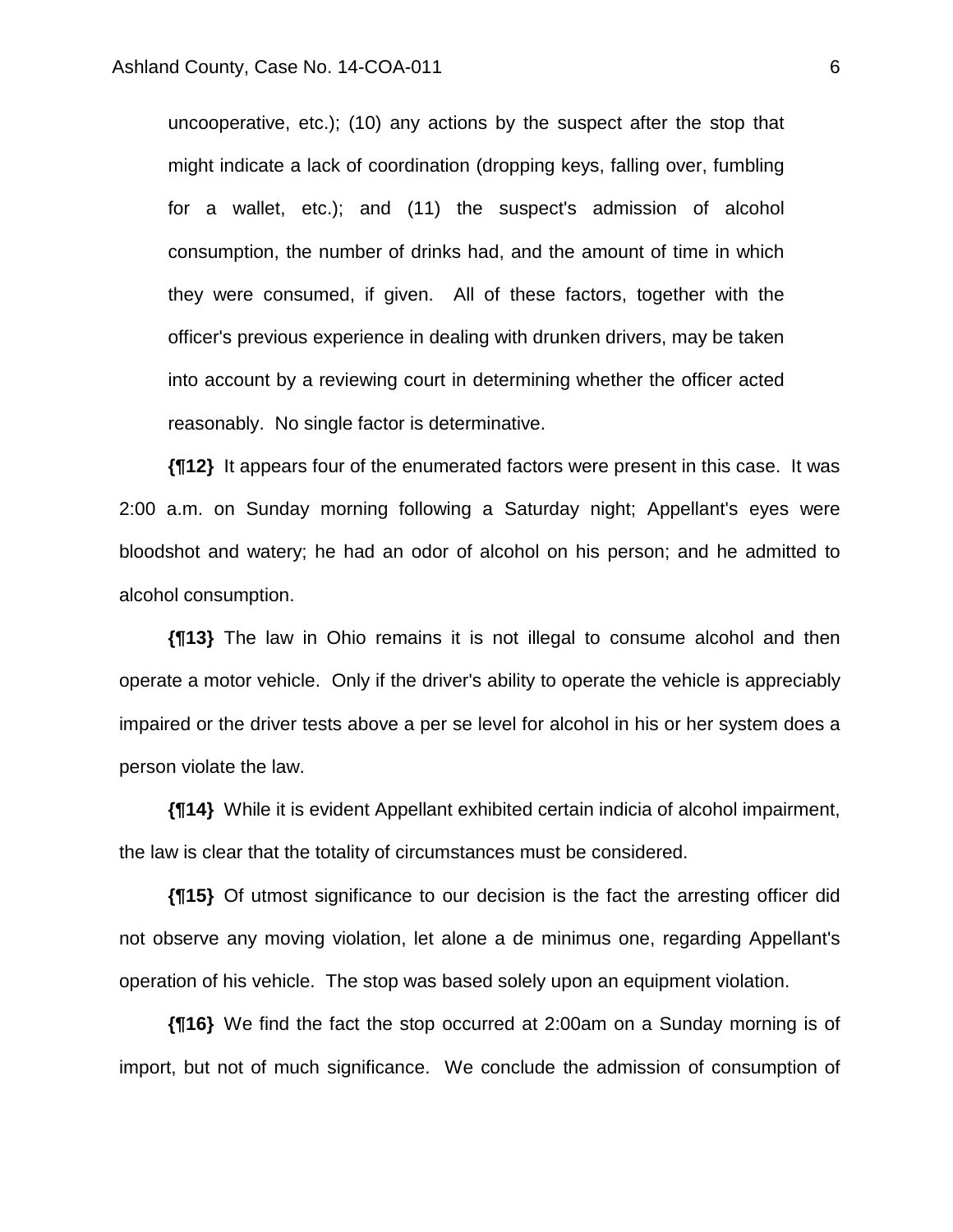1

two alcoholic drinks is significant, but not determinative, given the status of the law in Ohio regarding drinking and driving. A smell of an odor of alcohol on the Appellant is a factor of significance,<sup>1</sup> but is not surprising given his admission of consumption of two alcoholic drinks. These two factors are cumulative in effect; they do not have a synergistic effect on a reasonable grounds determination.

**{¶17}** The fact Appellant's eyes were bloodshot and glossy is certainly a factor. In a case similar to the facts sub judice, *State of Ohio/City of Fairfield v. Lucking,* 12th Dist. Butler No. CA2002-12-303, 2004-Ohio-90, we note our brethren from the Twelfth District stated:

 "However, we find that glassy, bloodshot eyes are generally accepted as classic indicia of intoxication. \*\*\*Furthermore, the fact that there may have been another explanation for appellant's glassy, bloodshot eyes does not diminish the relevance of these factors regarding the question of whether the officer reasonably suspected appellant was intoxicated."

**{¶18}** We disagree. We find the fact Appellant was found in a car with four or five other passengers in it who were smoking does diminish the relevance of this factor. Even the arresting officer conceded under the circumstances the conditions of Appellant's eyes could have been caused by something other than alcohol.

**{¶19}** That there were other circumstances which served to diminish reasonable suspicion of intoxication should not be discounted when applying a totality of the circumstances analysis. The fact Appellant did not fumble or have other difficulty

 $1$  There was no testimony by the officer regarding the intensity of the odor of alcohol. Tr. at 8-9.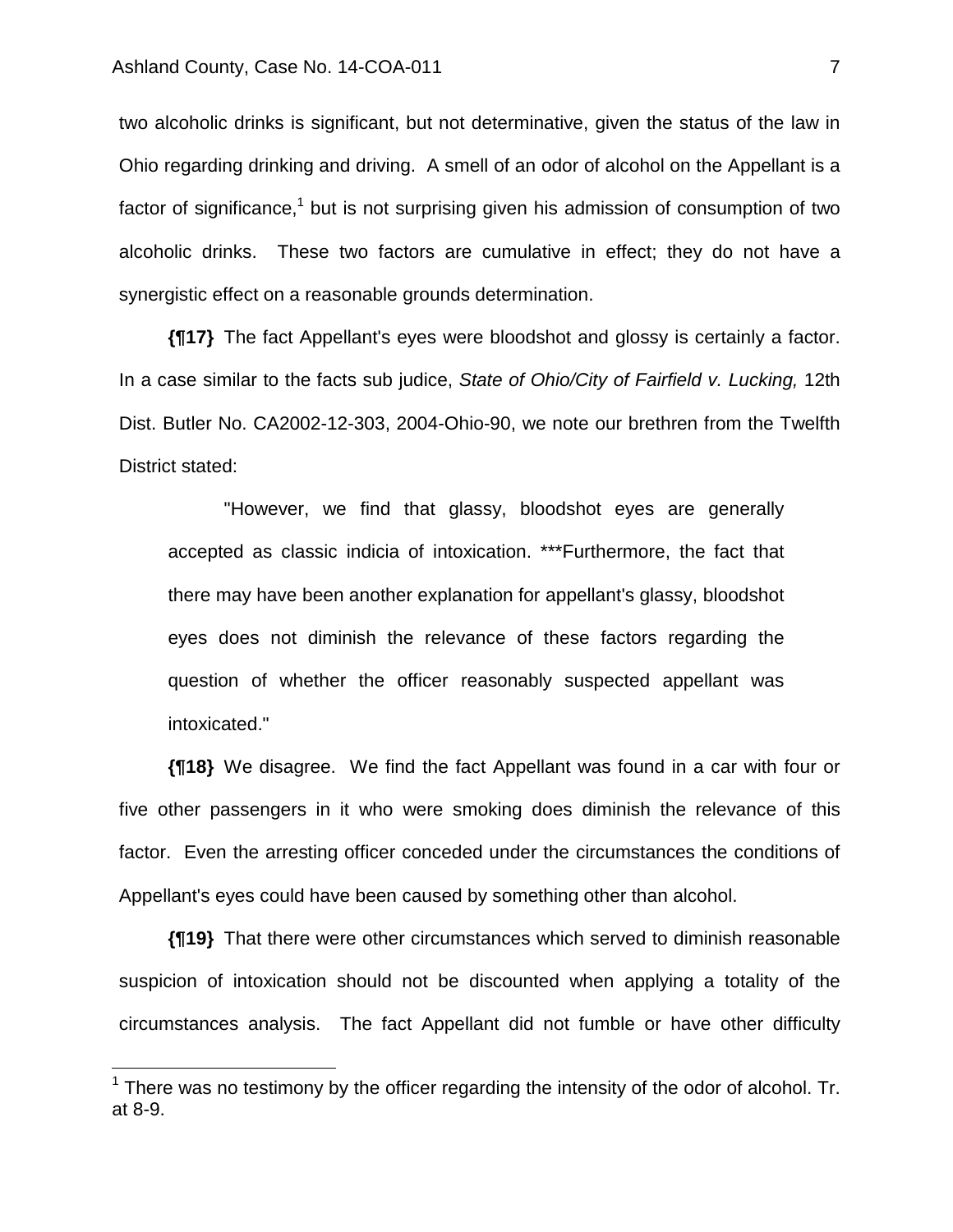producing his license, registration and/or proof of insurance (often cited by prosecutors as an indicia of intoxication) is an indicator Appellant was not intoxicated. Likewise, the fact Appellant had no problem exiting his vehicle, and exhibited no clues of impairment in his normal walking are factors demonstrating a lack of alcohol impairment. Further, Appellant's ability to respond appropriately to the arresting officer's requests diminishes a reasonable suspicion of intoxication.

**{¶20}** Appellant's assignment of error is sustained. We reverse the trial court's judgment on Appellant's motion to suppress, vacate Appellant's conviction and sentence and remand the matter to the trial court for further proceedings.

By Hoffman, P.J.

Delaney, J. concurs,

Farmer, J. dissents.